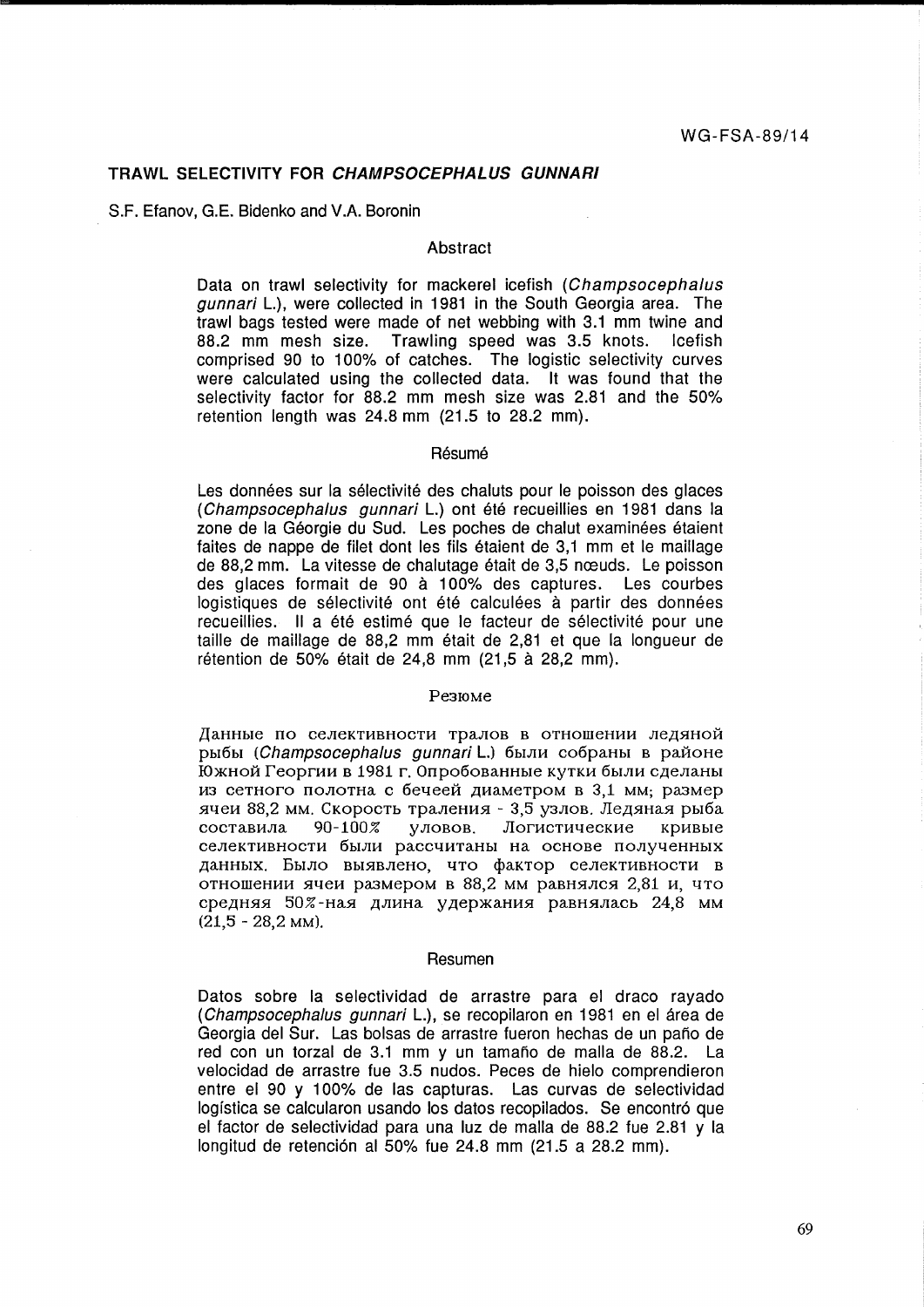Rational fishery management with effective fishery regulations guarantees maximum possible yield while at the same time ensuring stability of natural resources and furthering conservation of fish stocks. In the wake of currently increasing fishing intensity the question at hand requires urgent attention. The conservation of juvenile fish is a scientifically based approach to the regulation of fishing activities which allows the stock to be maintained on a sufficiently high level for future exploitation.

In order to rationally exploit resources of the mackerel icefish (Champsocephalus gunnari) in the South Atlantic, it was considered necessary to develop measures for increasing the efficiency of fisheries management and to conduct integrated studies into the selective properties of trawls operating on concentrations containing fish of various size groups.

Experimental data on the selective properties of trawls for Antarctic fish were collected by scientists from the AtlantNIRO Research Institute; representatives of the VNIRO Research Institute assisted in processing these data.

Most fishing gear has selective properties. During periods of high fishing intensity the impact of the exploitation on the stock becomes a decisive factor. Establishing an optimal mesh size for commercial trawls is an effective way of guaranteeing that fishing activities are organized with a view to rational exploitation.

The quantitative and qualitative definition of the selective properties of trawls depends on a variety of technical parameters of fishing gear, hydrological conditions, biological features of the exploited species, the design of trawl bags, size, shape and physical-mechanical properties of net material and meshes, patterns of trawling, size of the catch and also characteristics of fish behaviour, the structure and size composition of exploited fish concentrations, morphometric parameters and physiological condition of fish.

In order to analyze the selective properties of trawls for  $C$ , *qunnari*, primary data were collected on the number of fish retained in trawl bags and the number passing through the net webbing. A thorough biological analysis of fish was conducted and their physiological condition was evaluated (Table 1). The data were collected on board the RV Evrika around South Georgia in September 1981, and assessment of the selective properties of trawl bags was carried out in accordance with standard methods (Treshchev et al., 1986). Trawl bags were made of net webbing with a twine diameter of 3.1 mm and an internal mesh size of 88.2 mm. Trawling speed was 3.5 knots. The duration of trawling varied from 30 to 60 minutes and catch weight did not exceed one tonne. C. gunnari accounted for 90 to 100% of the catch.

Processing the experimental data on the selective properties of trawl bags (establishing the analytical dependency of the retention of fish of various lengths, verification of the contingency between experimental and computed data, assessment of the bias at  $l_{50\%}$  point) was carried out in accordance with the specially designed algorithm' on a mainframe computer using a program for "calculation of logistic selectivity curves" (Kaliningrad, AtlantNIRO, 1982):

Logistic function 
$$
P = \frac{1}{1-e^{-(a l_0 - b)}}
$$

where  $P =$  retention of fish by trawl, %;

 $l_0$  = total length of fish, cm;

 $a, b = coefficient.$ 

Algorithm developed by senior engineer V.F. Ivanova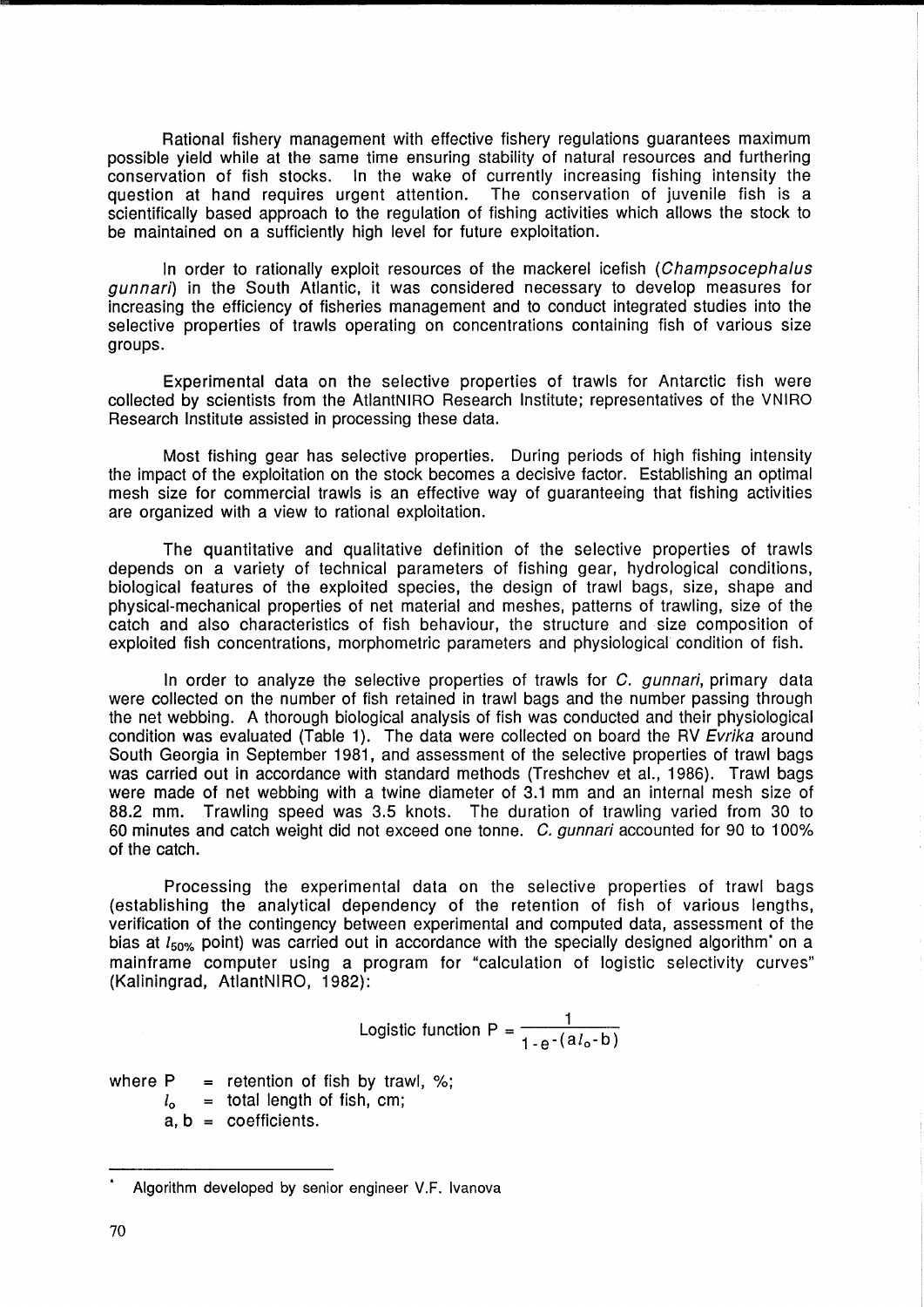According to Pearson's test of contingency the curves described by this equation correspond with experimental points at  $\beta = 0.95$ .

After processing the experimental data the following final logistic formula was worked out for 88.2 mm mesh:

> $P = \frac{1}{10.005}$  $1-e(0.265l_0 - 6.58)$

with a 50% retention point for 24.8 cm long fish (Table 2).

The results of experiments with 88.2 mm mesh size give the modal length of fish in trawl catches of 25 cm.

In order to obtain objective data it would be worthwhile conducting research in the major fishing areas. With a view to protecting juvenile C. gunnari from overfishing and providing a base for efficient fishing practices, the USSR introduced unilaterally in 1980 the "Fishery Regulations for Antarctic Waters" imposing higher levels of trawl selectivity for the Soviet fleet. In accordance with these regulations, the minimum mesh size in the retaining part of trawls, in particular for  $C$ . gunnari, was set at 80 mm. This increased mesh size has led to a reduction in the by-catch of immature fish.

Bearing in mind the difference in size composition of fish in various areas, it would seem useful to fix a minimum mesh size for each fishing area individually, which would ensure free passage through the mesh and a high rate of survival for juveniles.

#### **CONCLUSIONS**

- 1. An increase in the level of selectivity by means of using a larger mesh size in trawls (88.2 mm) and a decrease of fishing intensity, will lead to a lower rate of exploitation and a lesser impact on younger age groups of C. gunnari.
- 2. For 88.2 mm mesh size in trawl bags, the percentage of retained C. gunnari and selectivity coefficient are 58.9% and 2.81 respectively.
- 3. The efficiency of the regulations introduced by the USSR in the "Fishery Regulations for the Antarctic Waters" which stipulate higher levels of selectivity, will be secured if commercial trawls of all countries participating in the C. gunnari fishery will increase mesh size accordingly.
- 4. While estimating advantages and disadvantages for the fishery of a conversion to a higher level of trawl selectivity, it would be advisable to carry out selectivity separately in each fishing area.

## **REFERENCES**

- EFANOV, S.F. 1981. Herring of the Gulf Riga: The problem of escapement and mechanical impact of the trawl.  $ICES CM 1 (7)$ : p.16.
- EFANOV, S.F. 1983. Selectivity of trawl bags with reference to horse mackerel and mackerel. Sb. nauch. trudov VNIRO. In: *Issled. po tekhnike promrybolovstva i poved.* ryb. Moscow. pp. 78-88. (In Russian).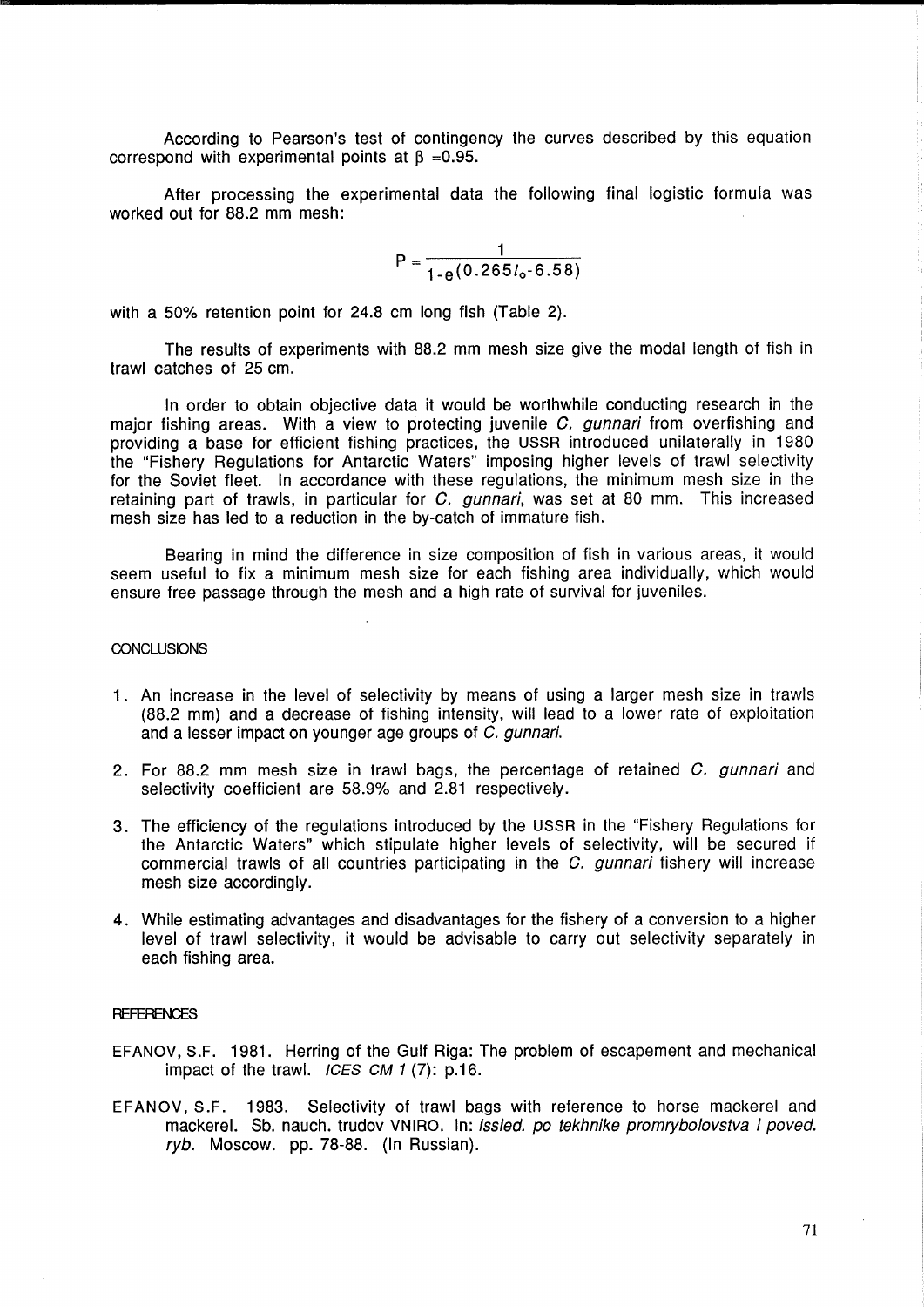- EFANOV, S.F. and M.S MIGEL. 1985. Selectivity of fishing gear with reference to Peruan anchovy. Sb. nauch. trudov. In: Issledov. po optimizatsii rybolov. i sovershenst. orudij lova. Moscow. pp. 103-114. (In Russian).
- EFANOV, S.F. 1986. Efficiency of the fishery for Baltic herring when converted from one level of selectivity to another. Tezisy dokl. Vsesoyuz. conferentsii po problemam prognoz. vylova ryb. Murmansk. pp. 98-102. (In Russian).
- GULLAND, R.G. Efficiency of the fishery for cod when converted from one selective level to another. J. du Cons. Vol., 26, No. 2.
- SHEVCHENKO, A.I. 1968. On the character of filtration of water in trawls. Sb. trudov VNIRO. Issue 13:59-66. (In Russian).
- SHEVCHENKO, A.I. 1970. On the retaining capability of trawl netting. Izd. Ptomrybolovstvo i mekhanizatsiya proizv. processov. Vladivostok. No. 3: 29-36. (In Russian).
- TRESHCH EV, A.1. 1974. Scientific Basis of Selective Fishing. Izd. Pishchepromizdat. Moscow. p. 446. (In Russian).
- TRESHCHEV, A.I., S.F. EFANOV, E.A. KARPENKO, G.N. STEPANOV and V.I. DUDOV. 1986. Guidelines for data collection on trawl selectivity and mortality of fish escaped through trawl codend. SC-CAMLR-V/8G/41. In: Selected Papers 1986. Hobart. Australia, pp. 99-122.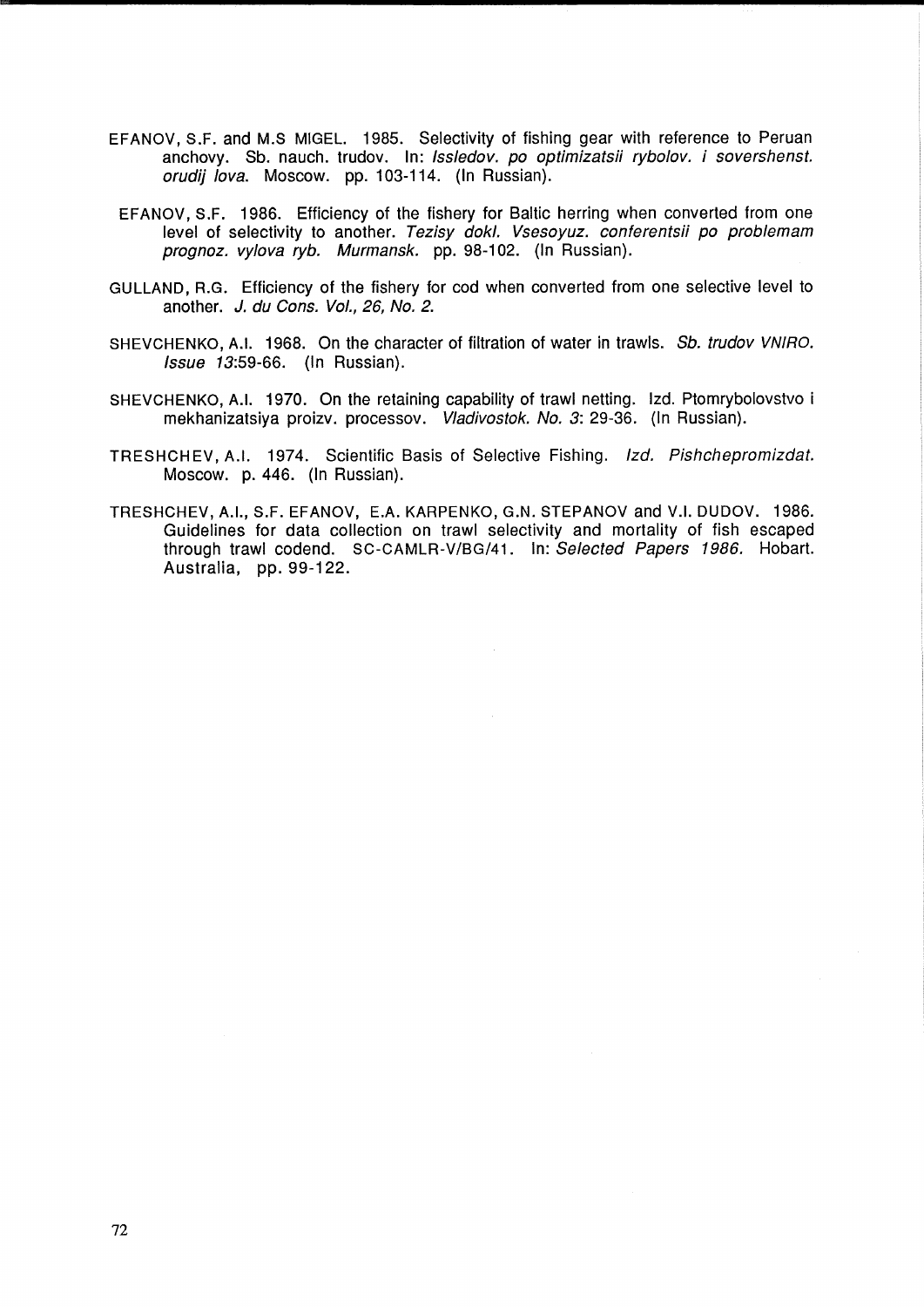|                     |     |    |     |     |     |     | Size Composition |      |     |     |                |     |     |       |       |
|---------------------|-----|----|-----|-----|-----|-----|------------------|------|-----|-----|----------------|-----|-----|-------|-------|
| cm                  | - 2 | -4 |     | -8  | 20  | 22  | 24               | 26   | 28  | 30  | 3 <sub>2</sub> | 34  | 36  | Total | Mean  |
| No. of<br>specimens |     | 15 | 20  | 19  | 63  | 509 | 2229             | 1863 | 268 |     | 184            | 42  |     | 5340  | 25.56 |
| %                   |     |    | 0.4 | 0.4 | . 2 | 9.5 | 41.7             | 34.9 | 5.0 | 2.9 | 3.4            | 0.8 | 0.1 | 100.0 |       |

Table 1: Catch structure and biological condition of icefish off South Georgia - RV Evrika, September 1981.

| <b>Size Composition</b> |    |    |    |    |    |                        |     |     |     |     |           |     |    |         |     |                 |    |        |
|-------------------------|----|----|----|----|----|------------------------|-----|-----|-----|-----|-----------|-----|----|---------|-----|-----------------|----|--------|
| cm                      | 20 |    | 22 | 23 | 24 | 25                     | 26  | 27  | 28  | 29  | 30        | 31  | 32 | 33      | 34  | 35              | 36 | Total  |
| No. of<br>specimens     | 4  | 13 | 51 |    |    | 153 291 464 359 218 69 |     |     |     | 18  | <b>10</b> | 14  | 15 | $-14$   | -15 | 15.             | 14 | 1743 1 |
| Mean weight             | 45 | 50 | 64 | 70 |    | 93                     | 104 | 120 | 137 | -57 | 179       | 185 |    | 202 229 |     | 275 303 325 346 |    |        |

|                     |     | Fat Content (points) | Stomach Food Volume (points) |   |              |                  |     |           |               |      |     |           |  |           |      |                  |      |
|---------------------|-----|----------------------|------------------------------|---|--------------|------------------|-----|-----------|---------------|------|-----|-----------|--|-----------|------|------------------|------|
|                     |     | ш                    | Total                        | п | Ш            | $\tau$ otal $\;$ |     |           | Total         | Mean |     |           |  |           |      | Totai            | Mean |
| No. of<br>specimens | 31  | 797                  | 828                          |   | $15$ 836 851 |                  | 11  |           | 268 1400 1679 | 2.8  | 700 | 364       |  |           |      | 268 174 167 1679 |      |
| %                   | 3.7 | 96.3                 | 00                           |   | 98.3         | 100              | 0.6 | 16.0 83.4 | 100           |      |     | 41.8 21.8 |  | 16.0 10.4 | 10.0 | 100              |      |

-...l W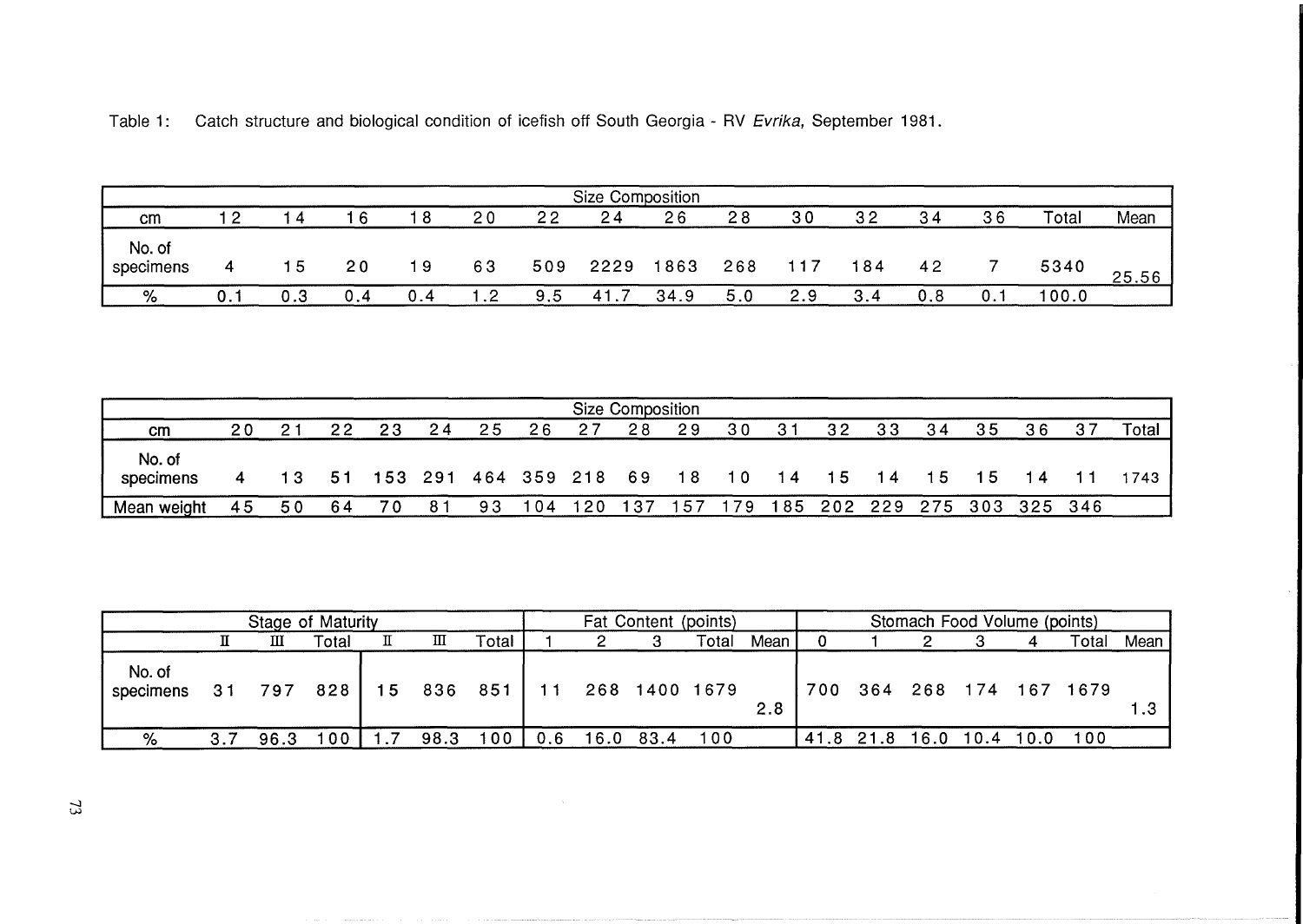|      | Parameters of trawl bag selectivity                                        | Mesh size<br>88.2 mm |
|------|----------------------------------------------------------------------------|----------------------|
| l 1. | Length of fish, 50% of which are retained in the<br>trawl bag $(l_{50\%})$ | 24.8                 |
|      | (a) weight of one specimen, g                                              | 80.0                 |
|      | (b) age in years                                                           | 2.8                  |
|      | 2. Selectivity range, cm (Ds)                                              | $21.5 - 28.2$        |
|      | 3. Selectivity coefficient (Ks)                                            | 2.81                 |
|      | 4. Modal length of fish, cm $(I_m)$                                        | 25.0                 |
| 5.   | Percentage of specimens retained in the bag                                | 58.9                 |

 $\sim 10^{-1}$ 

Table 2: Selectivity parameters of trawls in relation to Champsocephalus gunnari (September 1981).

 $\mathcal{A}^{\mathcal{A}}$